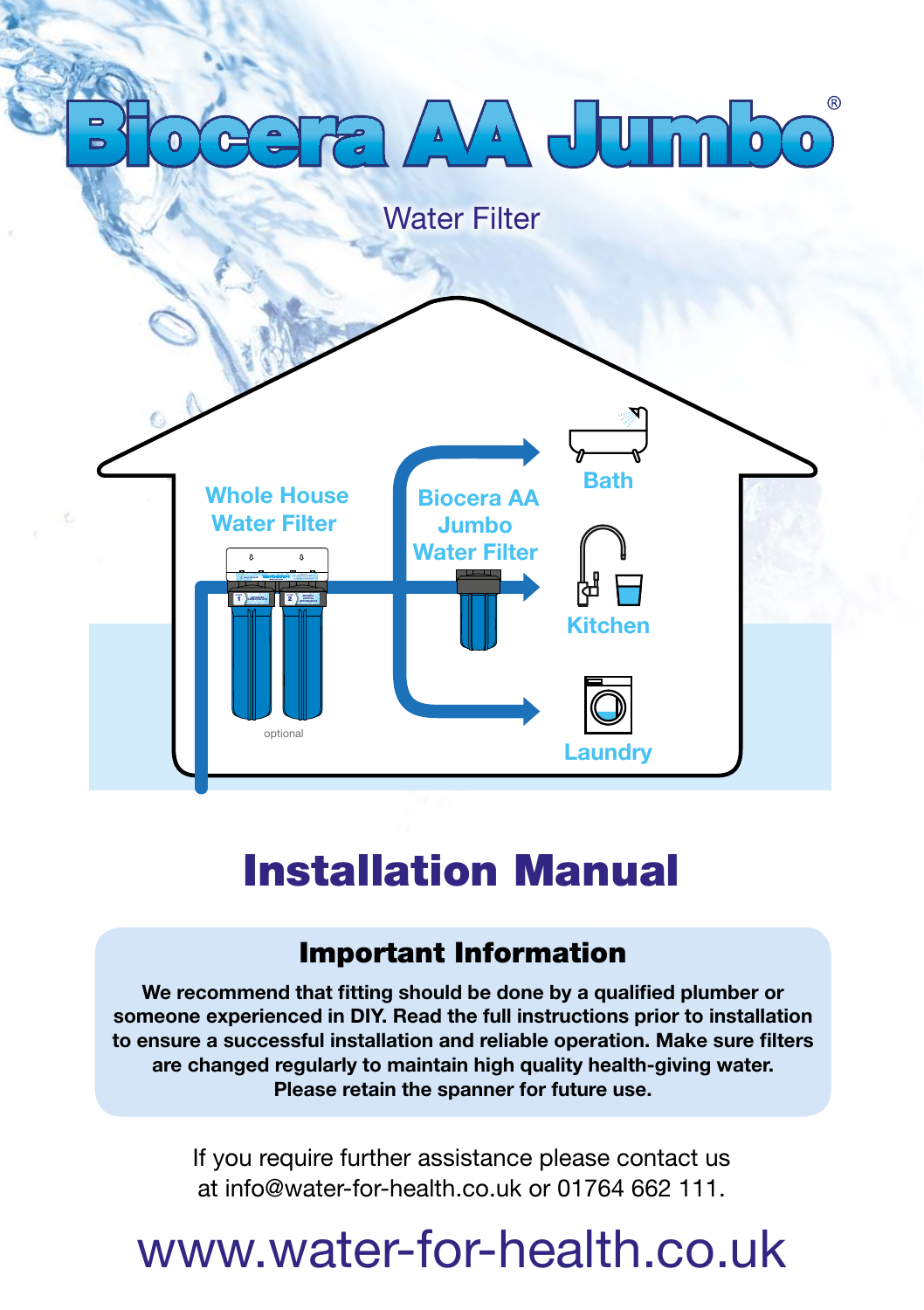### Biocera AA Contents list

New Filter, Housing and Mounting Bracket, 2x 1" x ¾" BSP Male to Male thread adaptors, Pressure Release Fitting, Waste Clamp, Straight Connector, ¼" Pipe, Filter Housing Spanner and PTFE Thread Tape.



Spanner for annual filter change

**Kntead Sear Tapes** 

## How to install your Biocera AA Jumbo filter

#### Installation Guidelines

- Find a location in the under-sink cabinet that is near the cold-water feed but away from hot pipes or other hazards.
- The use of PTFE and/or Pipe Thread Seal Paste will be needed on all threaded connections.
- When mounting the unit, care should be taken to allow a minimum of 100mm clearance for annual filter replacement.
- It is recommended to fit a pressure release valve after the filter and before the tap. See diagram
- • It is recommended to fit a wastewater drain clamp from the pressure release valve to the sink waste drainpipe using the connector supplied. See diagram
- It is highly recommended that an isolation valve be fitted before the filter. This will allow the water to the filter to be turned off for easy filter replacement and for when system is not in use. **Should the** system not be used for over 3 days, close the isolating valve, and leave cold tap slightly open.
- Once installed, hand tighten the Blue Filter Housing then using the supplied Filter Wrench, snug the housing making sure not to over-tighten. (counter clockwise).
- After installation, slowly turn on water supply and check entire system for leaks. If leaking, shut off water supply and tighten or reseal fittings.

CAUTION: water filter must be installed only on cold water line

#### Drain Saddle Valve Installation

A Drain Saddle is used to make a wastewater connection with the drain under the sink, which is designed to fit around a standard 1-1/2" OD drainpipe. The drain saddle valve should always be installed before (above) the p-trap and on a vertical or horizontal drain. Do not install the drain saddle near a garbage disposal to avoid clogging the drain line with debris.

Installation procedure: (See Figure A)

- 1. Position the drain saddle valve at selected location and mark for the opening.
- 2. Drill 1/4" hole at mark through one side of pipe.
- 3. Remove backing from gasket and place adhesive side to the fitting half of drain clamp around hole.



- 4. Position both halves of drain saddle on drain pipe so the opening aligns with drilled hole. Use a small drill bit to verify that drain clamp is properly aligned.
- 5. Secure drain saddle clamp on valve with bolts and nuts provided. (Do not over tighten and make sure there is equal space between saddle halves on each side)

Your Biocera AA Jumbo Water Filter is now ready to use. For ideal performance we recommend changing the filters annually.



### **IMPORTANT**

After installing the system, run water through the filter for 5 minutes, wait one hour, then flush again for 5 minutes to remove any carbon dust particles. Check system for leaks within 15 minutes and then 12-24 hours later. Should the system not be used for over 3 days, close the isolating valve, and leave cold tap slightly open.

If you require further assistance please contact us at info@water-for-health.co.uk or 01764 662 111.

# www.water-for-health.co.uk